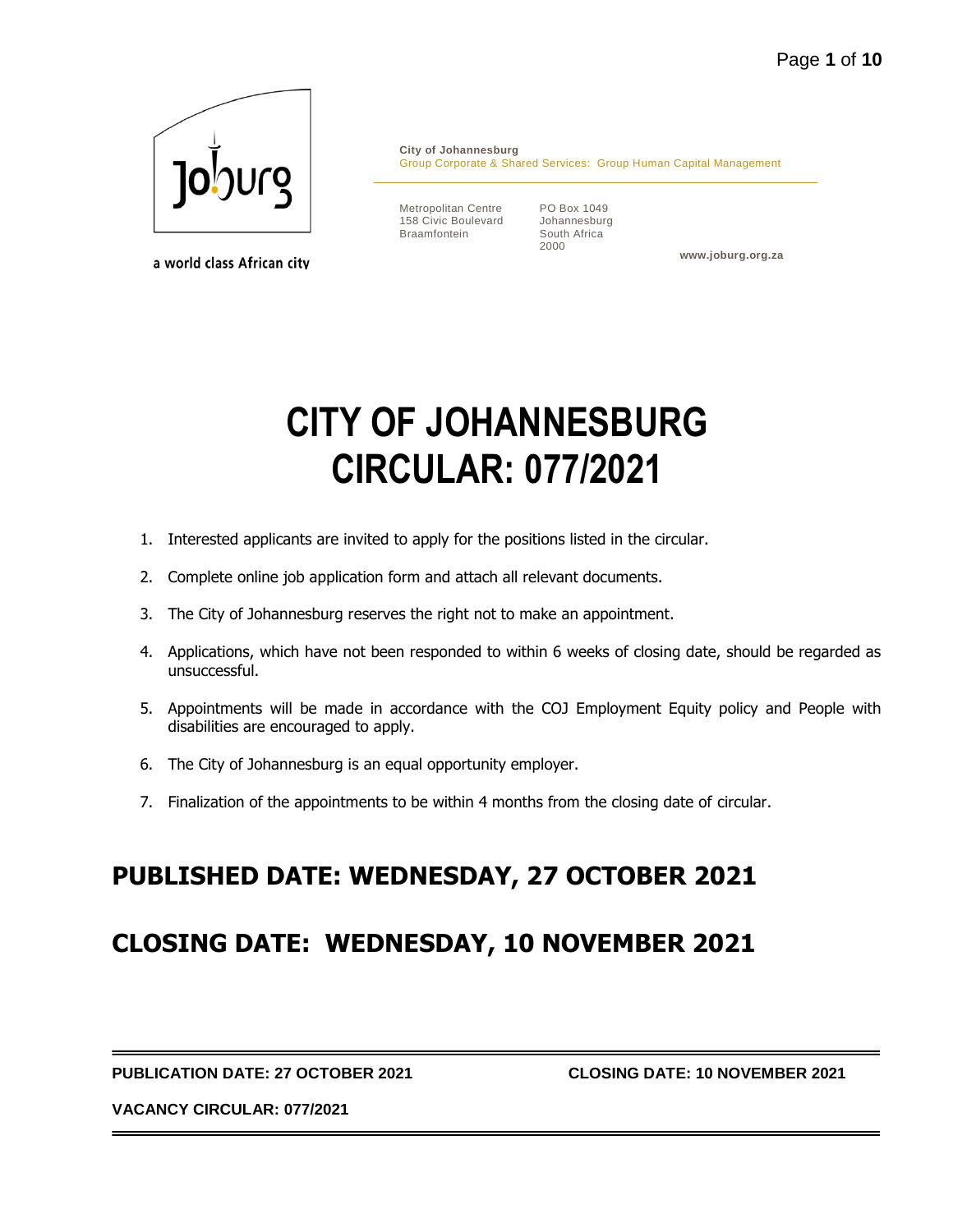**This Vacancy is open to External Applicants AND Employees of the City of Johannesburg**

| Department:          | <b>Community Development</b>                    |
|----------------------|-------------------------------------------------|
| <b>Branch:</b>       | <b>Library and Information Services</b>         |
| Designation:         | <b>Head: Bibliographic Information Service</b>  |
| <b>Salary Range:</b> | R51 997.12 pm (basic salary excluding benefits) |

#### **Appointment Requirements:**

- 4-year tertiary qualification in Library Science: B.Bibl/B. Info or Post Graduate Diploma in Library and Information Science (PGDLIS) at NQF level 7;
- 7 9 years' experience in senior management positions, as well as 5 years professional experience relating to Bibliographic Services in an automated library environment covering a substantial network of libraries/service points; and
- Working knowledge of Bibliographic (cataloguing and classification), and Acquisitions processes, and Integrated Library Systems.

**Primary Function**. Plan, lead, direct, control and monitor the city-wide Bibliographic and Distribution Services (BIDS) function within Library and Information Services (LIS) using in depth knowledge of the complexities associated with the function to align and design policies, strategies and procedures with the City' objectives, International bibliographic standards and best practices and provide strategic advice to the Unit Head: Library and Information Services (LIS) with regard to the function to ensure that the City's vision, key performance areas and service delivery objectives are supported.

**Key Performance Areas:** Provide strategic direction to BIDS. Undertake to leadership responsibility for BIDS. Direct and control outcomes associated with utilization, productivity and performance of staff within the BIDS sub-directorate. Contribute towards the capital and operating estimates and controls expenditure against approved budget allocations for BIDS. Liaise with internal and external contacts. Apply specialist skills gained through experience. Contribute to the improvement in service delivery to library service points in the City of Johannesburg staff and the users of LIS. Plan, propose, direct and manage projects undertaken by the BIDS.

**Leading Competencies:** Strategic Policy Planning; Management; Staff Management; Finance and Contract Management; Liaison and Communication; Professional Support; Consultation and Planning; and Project Management.

**Core Competencies:** Interpersonal skills. Strategic thinking skills. Financial management skills (MFMA OR PMFA). Report writing skills. Technical skills. Conceptual skills. Decision-making skills. Conflict management skills. Project management skills. Time management skills.

#### *This is an employment equity targeted position and preference will be given to African/White Males and African/White Females including people with disabilities.*

**Contact Person**: Thato Sepuru **Tel No:** (011) 407 7198 **Workplace:** 222 Solomon Street

All applications will be through the website using this link:

#### **PUBLICATION DATE: 27 OCTOBER 2021 CLOSING DATE: 10 NOVEMBER 2021**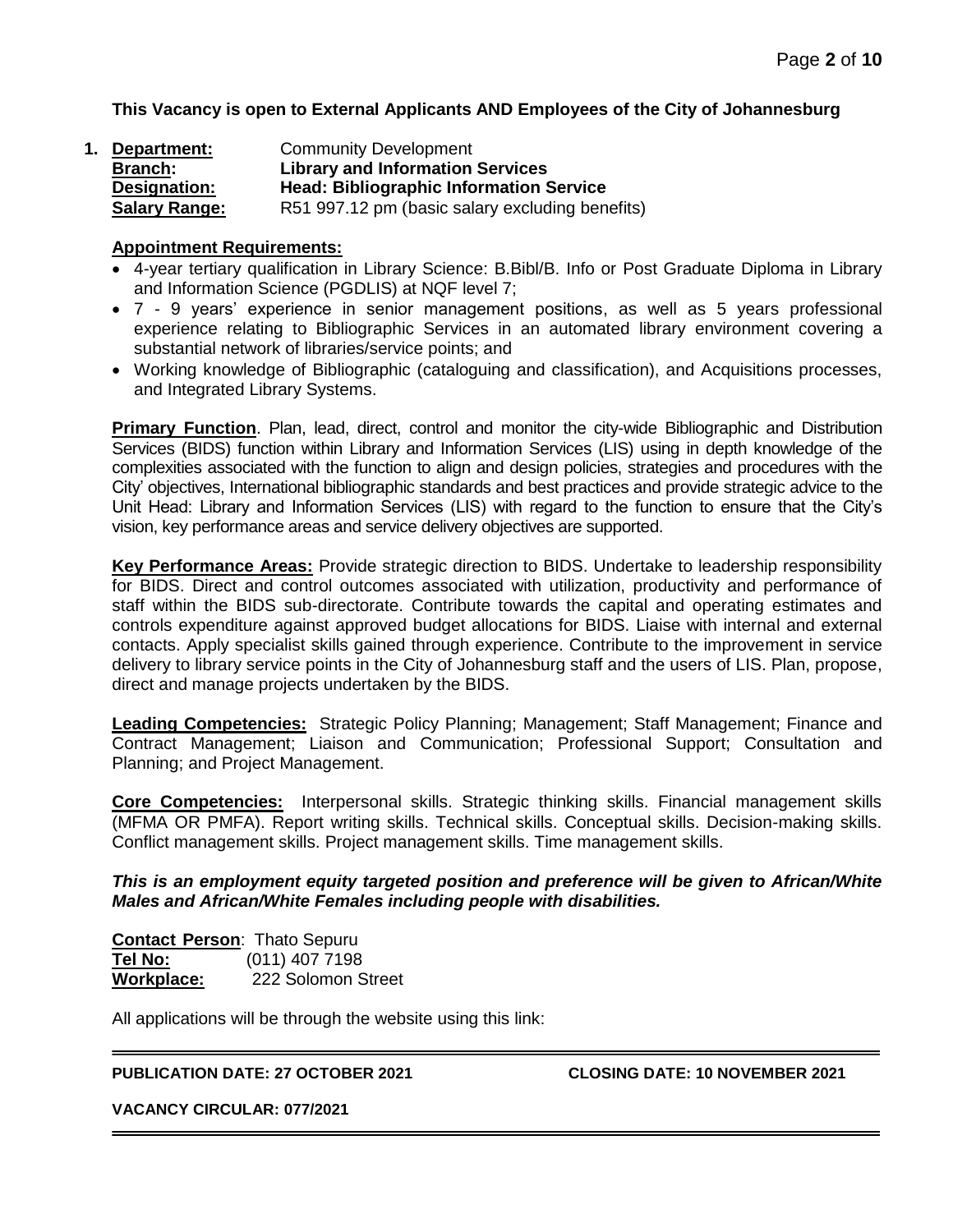Community Development - Head: Bibliographic Information Service <https://share.hsforms.com/1Vqjk3W3BSbmA8r2IsZZNPg469tl> Or visit [www.joburg.org.za](http://www.joburg.org.za/) and click on Vacancies.

#### **PUBLICATION DATE: 27 OCTOBER 2021 CLOSING DATE: 10 NOVEMBER 2021**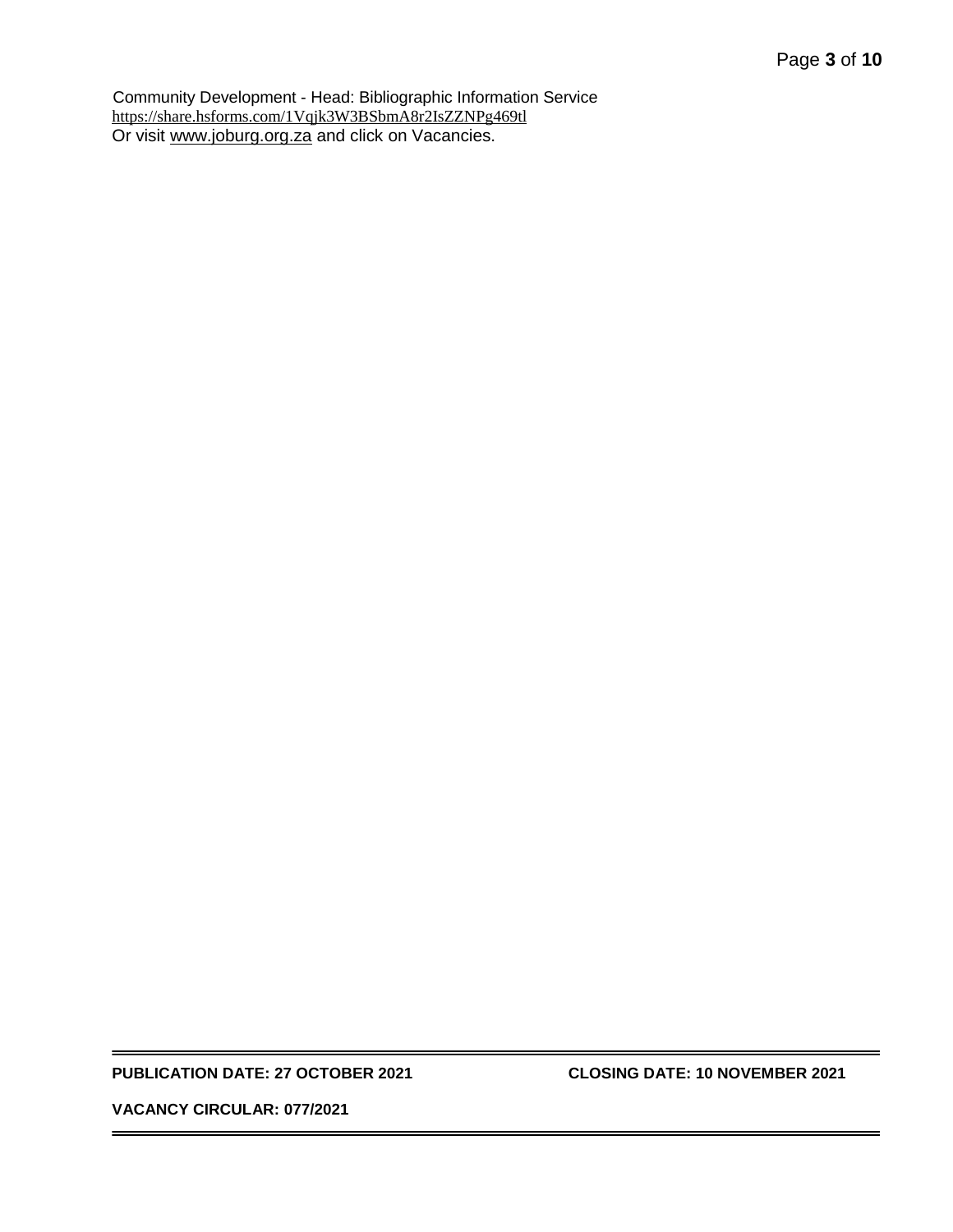| 2. Department:       | Group Corporate & Shared Services               |
|----------------------|-------------------------------------------------|
| <b>Branch:</b>       | <b>Group SHELA &amp; FCM</b>                    |
| Designation:         | <b>COID Specialist</b>                          |
| <b>Salary Range:</b> | R22 993.05 pm (basic salary excluding benefits) |

#### **Appointment Requirements:**

- Grade 12 plus a National Diploma in Public Administration/Business Management/NQF Level 6;
- Formal intermediate level computer training in Microsoft Word/Excel; and
- 1 years' experience handling insurance-type claims, data entry using sophisticated software, irate client's queries, legal aspects and Council systems and structures.

**Primary Function**: Implement and coordinate the City of Johannesburg's Health and Safety Program with the purpose of accident and loss reduction and ensure legal compliance with the Occupational Health and Safety Act, the Compensation for Occupational Injuries and Diseases Act and other related legislation

**Key Performance Areas:** Coordinate the City's Compensation for Occupational Injuries and Diseases (COID) function. Advise regarding all related policies and legislation/procedures to receive treatment for an injury/reporting an injury/lodge a claim/payment status etc. Liaise with hospitals and other service providers, the Compensation Commissioner, Line Management and COID pensioners. Control and initiate timeous payment of service providers, refunds pension payments, changes to tariff rates, statutory changes to pensions, awards as per Commissioner's prescripts for disablement, rebates and assessment rates. Continuously manage current claims/case files; COID pensioners files and entitlements; rehabilitation of injured employees; pension entitlement of minor dependents of COID pensioners. Timeously and effectively respond to queries from Service Providers/Line functions/COID Commissioner/Department of Labour/Pensioners/Employees/Road Accident Fund. Capture all transactions on the COID Claims Management Software programme.

**Leading Competencies:** Desire to keep abreast with new development within the discipline; Drive for self-improvement; Collaborative/Teamwork & Accountability.

**Core Competencies:** People Management; Ability to work under pressure and produce accurate reports within limited timeframes; High degree of interpersonal skills to interact with all levels of staff and external stakeholders; Ability to produce documents of a high quality; Customer and Service Delivery Management (Batho Pele) Ethics, HR Values + CoJ Values, Integrity and Professionalism, Impact and Influence and Confidentiality.

*This is an employment equity targeted position and preference will be given to Indian/White Males and Indian/White Females including people with disabilities*

| <b>Contact Person:</b> | Sydney Kuduza                                          |
|------------------------|--------------------------------------------------------|
| Tel No:                | $(011)$ 407 7139                                       |
| Workplace:             | 158 Civic Boulevard, Metropolitan Centre, Braamfontein |

All applications will be through the website using this link:

Group Corporate & Shared Services - COID Specialist [https://share.hsforms.com/1dYkSBBcGQHGxOsrMysV\\_Gg469tl](https://share.hsforms.com/1dYkSBBcGQHGxOsrMysV_Gg469tl)

#### **PUBLICATION DATE: 27 OCTOBER 2021 CLOSING DATE: 10 NOVEMBER 2021**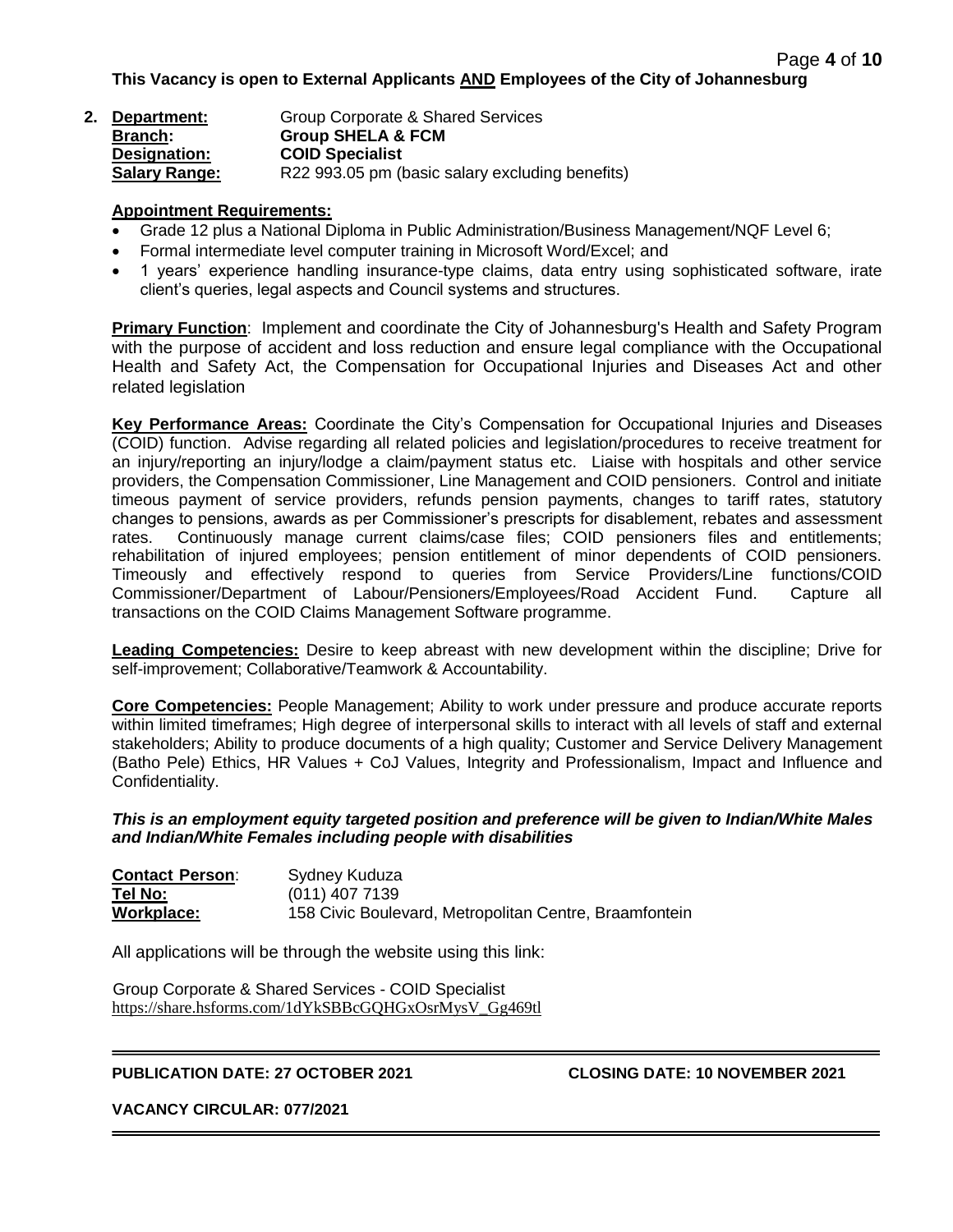Or visit [www.joburg.org.za](http://www.joburg.org.za/) and click on Vacancies.

#### **PUBLICATION DATE: 27 OCTOBER 2021 CLOSING DATE: 10 NOVEMBER 2021**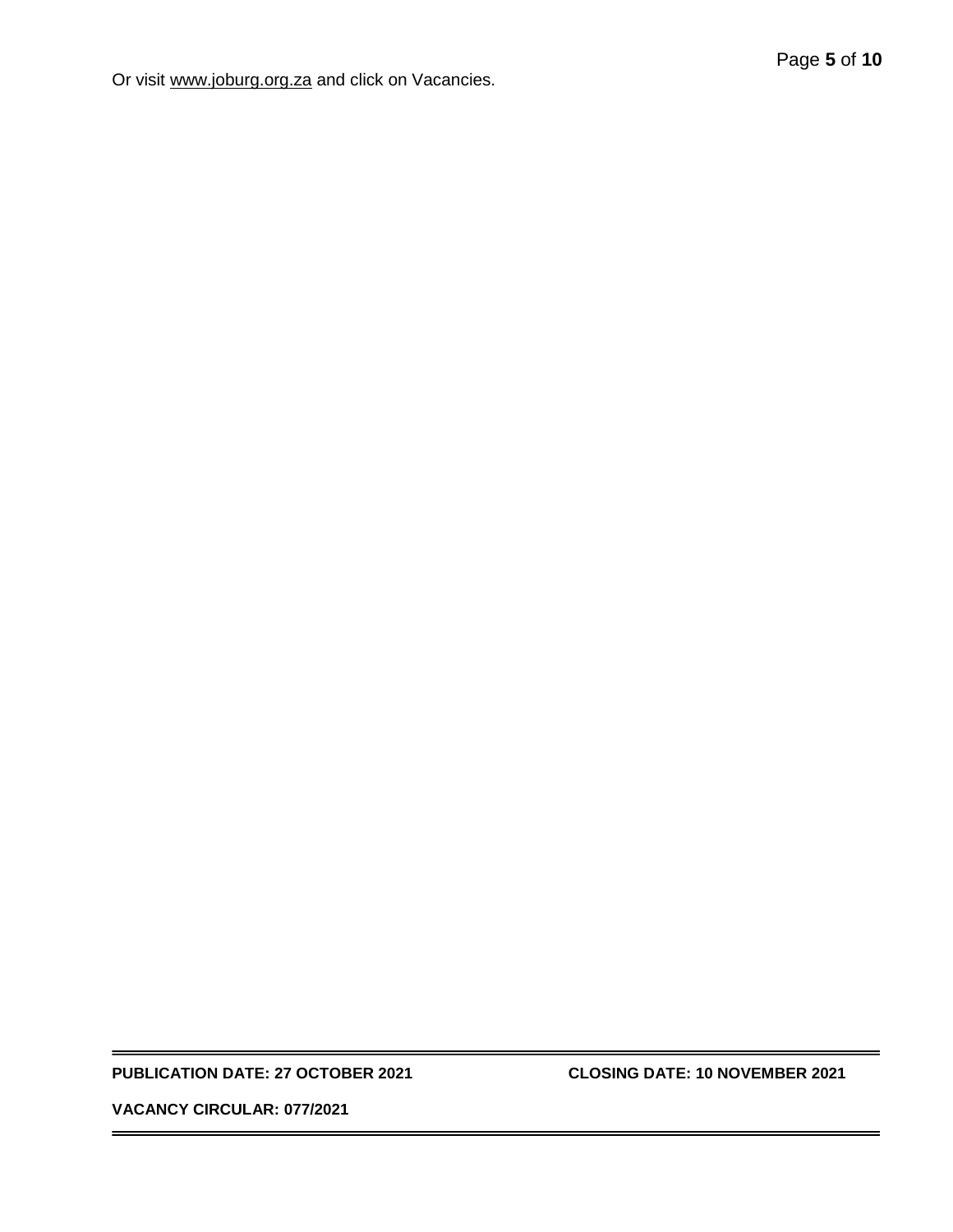**This Vacancy is open to External Applicants AND Employees of the City of Johannesburg**

| 3. Department:       | Group Corporate & Shared Services               |
|----------------------|-------------------------------------------------|
| <b>Branch:</b>       | <b>Group SHELA and FCM</b>                      |
| Designation:         | <b>Manager: Printing Planning</b>               |
| <b>Salary Range:</b> | R40 422.86 pm (basic salary excluding benefits) |

#### **Appointment Requirements:**

- Grade 12 plus Tertiary related management Diploma, TT1, TT2, TT3 and Printers' certificate or diploma from PIFSA recognized institution;
- 5 years' minimum experience
- Advanced knowledge of printing presses, processes and procedures;
- High level of proficiency in Computer literacy; and
- Interpersonal and communication skills required.

**Primary Function:** Manage the key performance areas and result indicators associated with the provision of an effective printing service to core service delivery functions by amending, adjusting and reviewing policies and procedures against City of Joburg CI guidelines. Supply and manage a professional and efficient printing service to the City of Joburg and to maintain less than 5% rejections on printed work. .

**Key Performance Areas:** Identify and define the immediate, short and long-term objectives/plans associated with the provision of administrative support to the Printing Department. Direct the implementation of specific procedures, systems and controls associated with key functional areas within the Printing Department. Direct and control the outcomes associated with utilization, productivity and performance of personnel within the Printing and Administration Department. Manage the implementation of financial controls/procedures and provide information to support financial planning sequences. Manage the implementation of procedures associated with controlling document flow and quality systems/statutory and Audit requirements regulating record keeping.

**Leading Competencies:** Honesty/Teamwork & Accountability. Ability to function under stress; Time management; Organisational skills.

**Core Competencies:** Customer and Service Delivery Management (Batho Pele) Ethics, HR Values + CoJ Values, Integrity and Professionalism Impact and Influence. Ability to work independently. Attention to detail and high level of accuracy in recording and capturing information. High level confidentiality. Value and Integrity. Attention to detail and quality focused.

#### *This is an employment equity targeted position and preference will be given to African/Indian/White Males and African/White Females, including people with disabilities.*

| <b>Contact Person:</b> | Samuel Masonono                                        |
|------------------------|--------------------------------------------------------|
| Tel No:                | $(011)$ 407 6939                                       |
| Workplace:             | 158 Civic Boulevard, Metropolitan Centre, Braamfontein |

All applications will be through the website using this link:

Group Corporate & Shared Services - Manager: Printing Planning <https://share.hsforms.com/1mwvVCP7qRjmu34jEkZ8Wjw469tl>

#### **PUBLICATION DATE: 27 OCTOBER 2021 CLOSING DATE: 10 NOVEMBER 2021**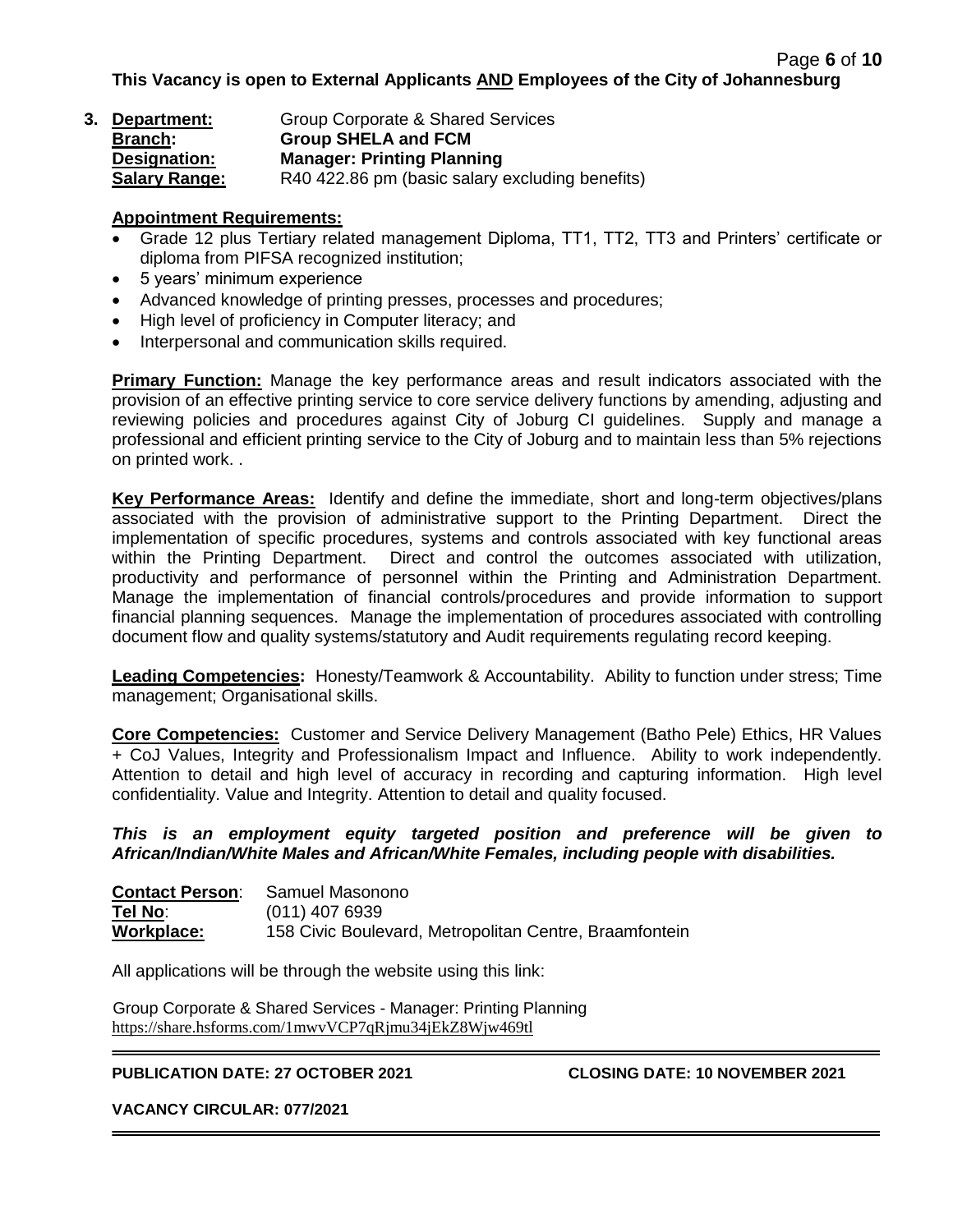Or visit [www.joburg.org.za](http://www.joburg.org.za/) and click on Vacancies.

#### **PUBLICATION DATE: 27 OCTOBER 2021 CLOSING DATE: 10 NOVEMBER 2021**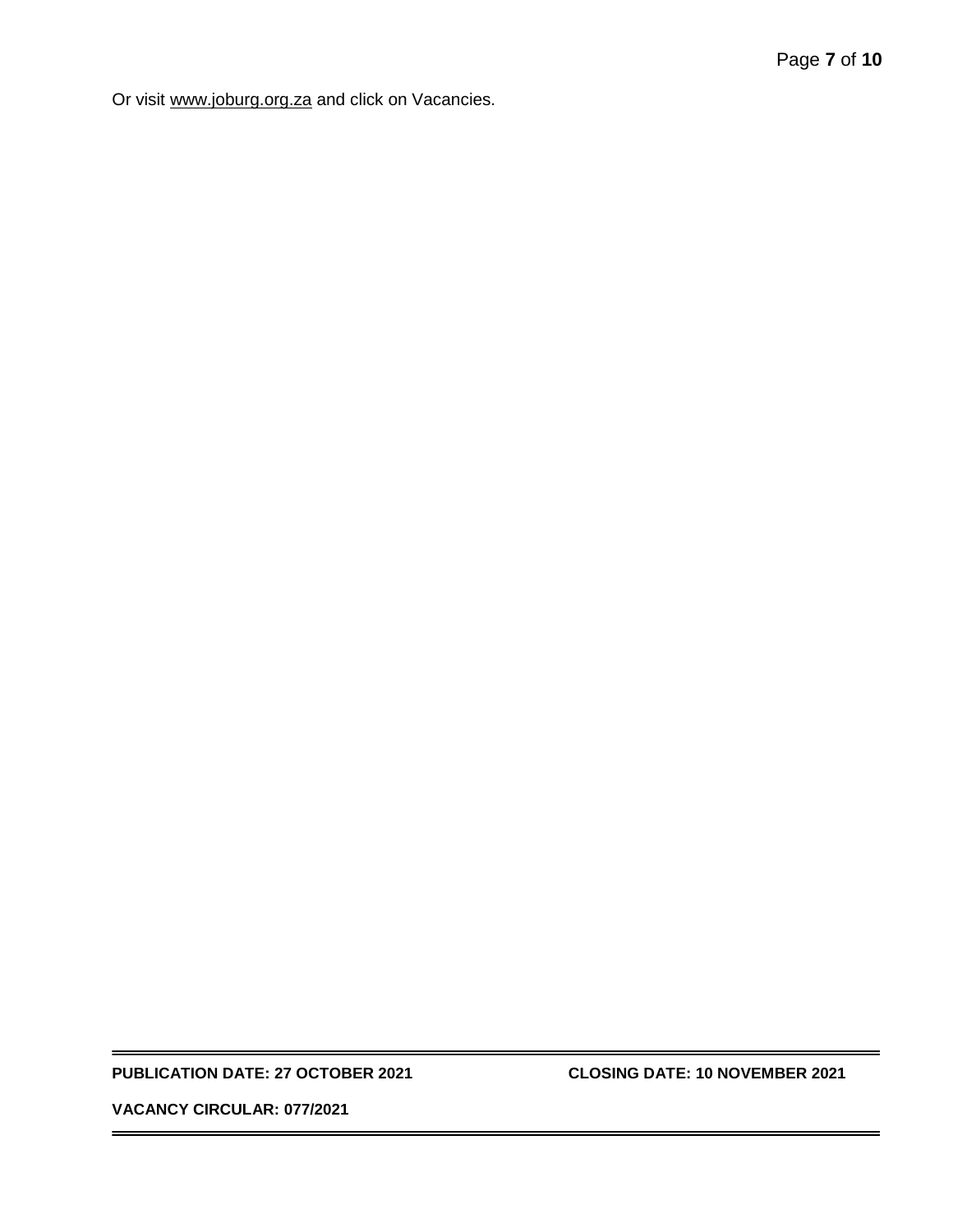| 4. | Department:          | Legislature                                  |
|----|----------------------|----------------------------------------------|
|    | <b>Branch:</b>       | <b>Legislative and Oversight</b>             |
|    | Designation:         | <b>Manager: Petitions</b>                    |
|    | <b>Salary Range:</b> | R40 422.86 (Basic salary excluding benefits) |

#### **Appointment Requirements**

- Matric certificate plus a Bachelor's Degree in Public Administration or equivalent qualification in Public Sector/Local Government Processes and Political environment/NQF Level 7;
- A driver's license for a normal passenger vehicle; and
- Minimum of 5 years' managerial experience

**Primary Function**: To provide effective management of the staff to ensure the implementation of the procedural requirements of the petitions process in line City's Petitions Policy and to manage the liaison with both internal and external stakeholders such as the Gauteng Provincial Legislature on process of petitions.

**Key Performance Areas**: Monitoring daily activities of the staff so that they meet the procedural requirements set in the Petitions Policy. To liaise with relevant internal and external stakeholders on progress of petitions. Manage the general staff activities. Manage the daily staff activities. Manage the vertical and horizontal alignment of petitions through strengthening the petitions value chain. Manage all financial aspects of the Petitions Committee and Petitions Unit, including asset management of the support staff. Prepare and manage the annual operating budget of Unit. Motivate budget of the Unit and Committee to the Assistant Director: Petitions for approval. Manage all staff in the Petitions Unit.

**Leading Competencies:** Knowledge of the petitions process in Local, Provincial or National Government. Knowledge of Legislation applicable to petitions system. Knowledge and Interpretation of the Standing Rules and Orders of Council.

**Core Competencies:** Computer Literacy (Microsoft Word and Excel). Good communication skills. Time management. Ability to prioritize and plan effectively. Managerial skills. Coordinating skills.

*This is an employment equity targeted position and preference will be given to African/Indian/White Males, African/White Females, including People with Disabilities.*

| <b>Contact Person:</b> | Sharon Gardner/Violet Sidaki |
|------------------------|------------------------------|
| Tel No:                | $(011)$ 407 6294/6814        |
| Workplace:             | Metro Centre                 |

All applications will be through the website using this link:

Legislature - Manager: Petitions <https://share.hsforms.com/1lCKxBlipTueGS0ZQ2WnG6g469tl>

Or visit [www.joburg.org.za](http://www.joburg.org.za/) and click on Vacancies.

#### **PUBLICATION DATE: 27 OCTOBER 2021 CLOSING DATE: 10 NOVEMBER 2021**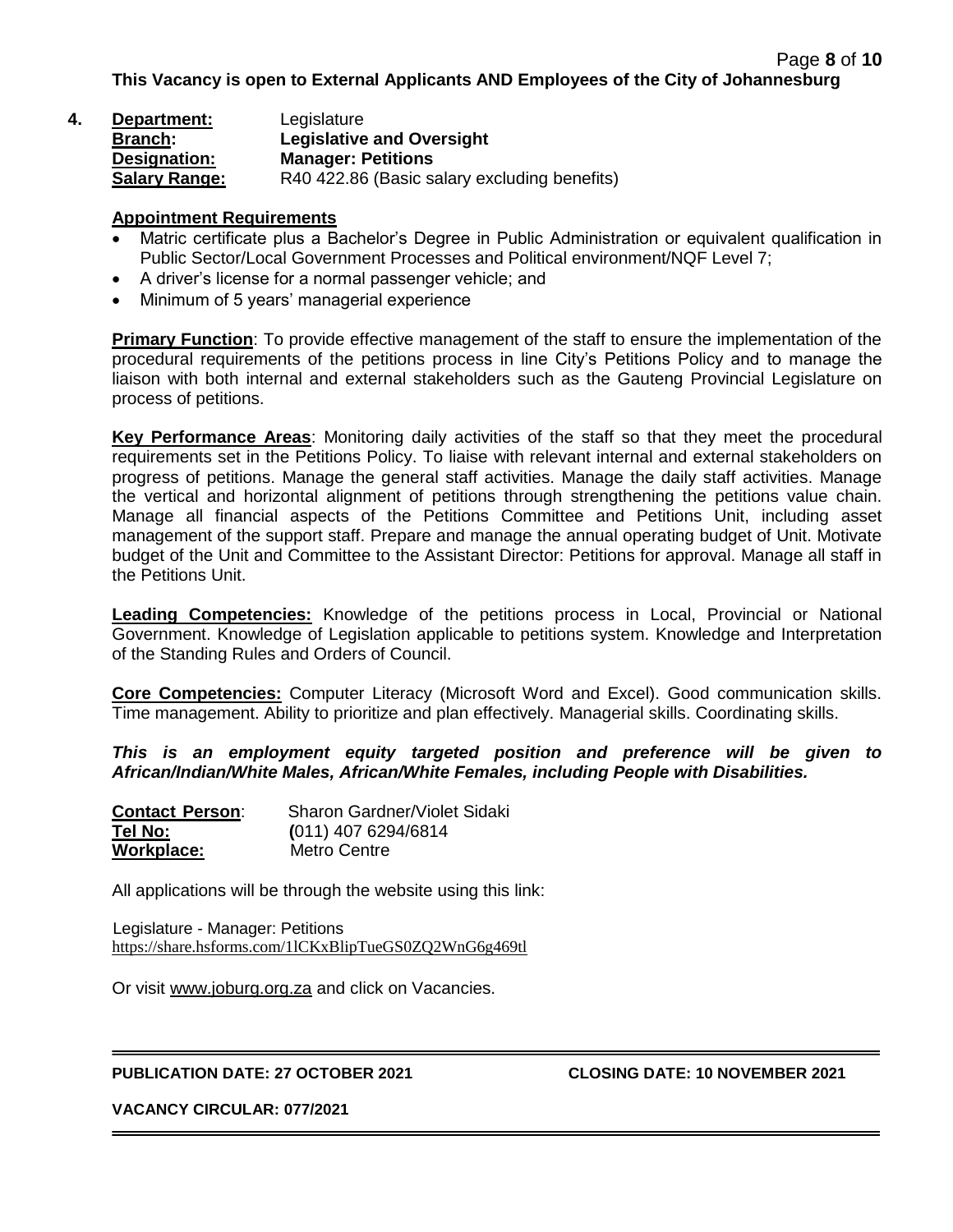| 5. | Department:          | Social Development                                     |
|----|----------------------|--------------------------------------------------------|
|    | <b>Branch:</b>       | <b>Integrated Policy, Planning &amp; Research Unit</b> |
|    | Designation:         | <b>Sub Unit Head: IGR and Partnerships</b>             |
|    | <b>Salary Range:</b> | R51 997.12 pm (basic salary excluding benefits)        |

### **Appointment Requirements**

- BA Degree/NQF level 7 in Social Science;
- 7 8 years' experience in development of Strategic Partnerships and IGR, on managerial level;
- Knowledge and experience must be extensive in Strategic Partnership and IGR development, and standards methodologies;
- Proven track record on Strategic Partnership and IGR development, and standards on latest projects and involvement thereof;
- Demonstrate experience in Project Management; and
- Must have a valid driver's license.

**Primary Function**: Direct and manage the Sub Unit with regard to the department, directing and implementation of intergovernmental relations, strategic partnerships, and networking mechanisms in the Social Development Department.

**Key Performance Areas:** Lead, Identifies and defines the immediate, short and long term objects/plans associated with the provision of Strategic Partnerships and Inter Governmental relationships (IGR) services to the Department. Manages and monitors outcomes associated with management and performance of personnel within the IGR and Strategic Partnership sub-unit. Direct, defines and develop strategies, objectives and plans to coordinate IGR. To direct, plan and develop objectives to ensure the identification and engagement of strategic partners to enhance the programmes and objectives of the Department. Establish, direct, lead, organize and control research activities in the field of Strategic Partnerships and IGR in order to determine trends and best practices within the various disciplines, locally, Nationally and Internationally and develop objectives to coordinate the development of research strategies in the Partnerships and IGR sub-unit. Manages the implementation of financial controls/procedures and provides information to support financial planning processes in the sub-unit. Manages the implementation of procedures and systems associated with controlling document flow and, quality systems/statutory and audit requirements regulating record keeping in the Sub Unit. Strategically manage the budget and assets of the Sub Unit.

**Leading Competencies:** Demonstrate knowledge of Social Development legislation, and environment and Council policies and procedures. Comprehensive knowledge of Partnership development and procedures, National Legislation governing Partnerships and IGR development.

**Core Competencies:** Extensive Computer Literacy levels into Word and Excel and PowerPoint.

*This is an employment equity targeted position and preference will be given to African/White Males and African/White Females, including People with Disabilities.*

| <b>Contact Person:</b> | Refilwe Mokgako                         |
|------------------------|-----------------------------------------|
| Tel No:                | (011) 407 6736/7636/6789                |
| Workplace:             | 158 Civic Boulevard Metropolitan Centre |

**PUBLICATION DATE: 27 OCTOBER 2021 CLOSING DATE: 10 NOVEMBER 2021**